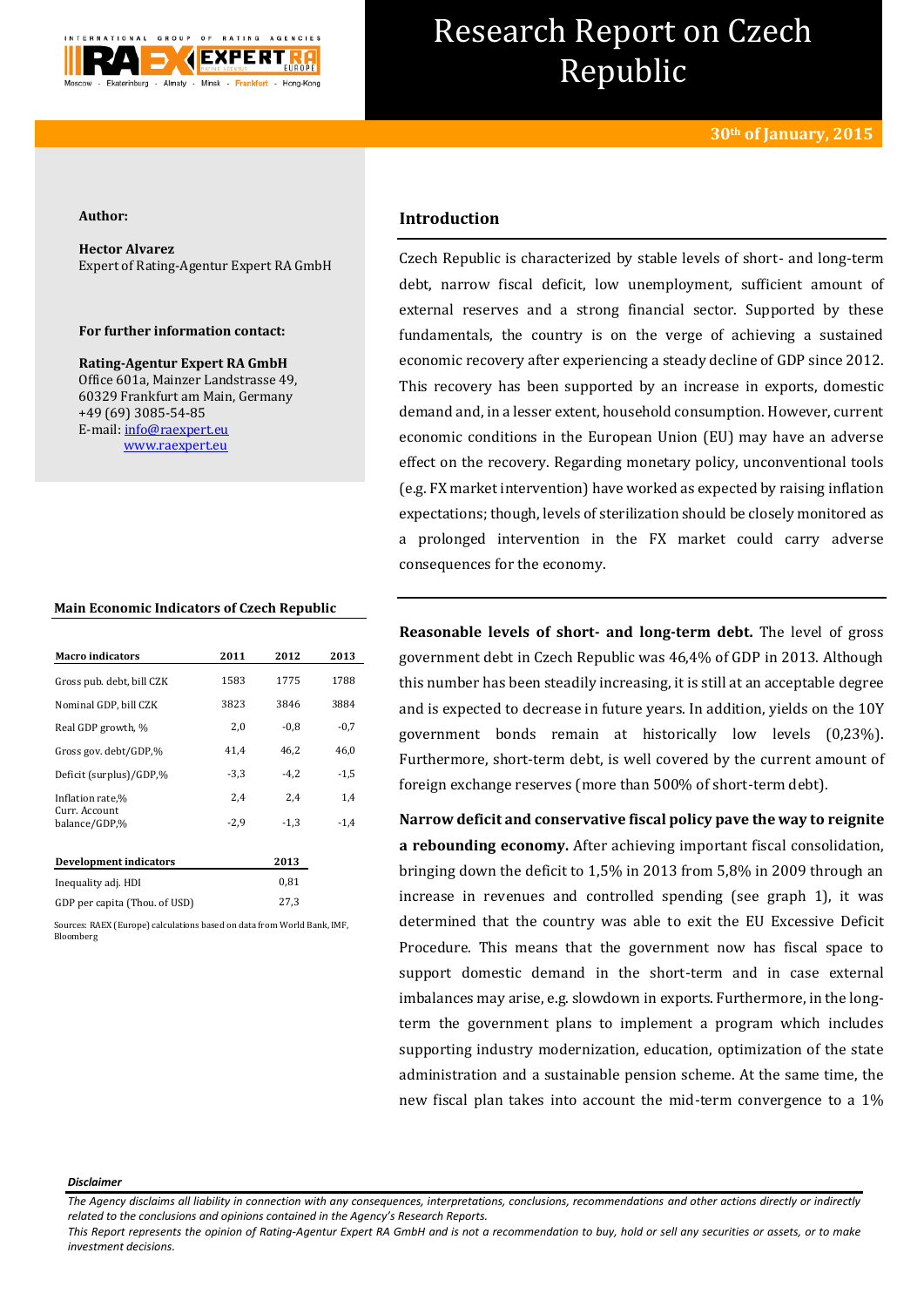

**Graph 1:** Fiscal Budget Dynamics (Mill. of CZK)



Source: RAEX (Europe) calculations based on data from the Ministry of Finance of the Czech Republic

| <b>Table 1:</b> Credit Unions indicators |
|------------------------------------------|
|                                          |

| <b>Indicators</b>               | 2012  | 2013    |
|---------------------------------|-------|---------|
| Interest rate spread            | 5,1%  | 4,8%    |
| Client NPL ratio                | 14,0% | 22.7%   |
| Coverage of NPLs by provisions  | 16,2% | 16,6%   |
| <b>ROA</b>                      | 0.5%  | $0.0\%$ |
| Share of sector in client loans | 0,8%  | 1,0%    |

Source: RAEX (Europe) calculations based on data from the CNB

deficit along with an introduction of fiscal rules, a debt break and a fiscal council.

**Strong and liquid banking sector, but private credit remains slightly weak and credit unions<sup>1</sup> have significant risks.** The banking sector in Czech Republic is mainly foreign-owned; despite this, these banks finance themselves with domestic deposits. Moreover, the banking system has shown satisfactory levels of capital adequacy (above 8%) and profitability (ROA of 1,3% for 2013). Non-performing loans (NPLs) have been gradually declining as a percentage of total loans and leverage ratios are above 3%. Despite these positive factors, there has been low demand for credit from corporates and households due to tight rules of loan approval. Besides slow credit growth, one of the main concerns of the Czech financial system is credit unions, a branch of the financial sector which is highly risky. As can be observed in table 1, NPLs rose by 8,7 p.p. to 22,7% of total loans, an amount which is not covered by the level of provisions (16,6%). At the same time, the profitability of this segment went from positive to neutral in this one year span. Even though the share of clients in the credit union segment is merely 1% of the total client base of the financial sector, bad performance of credit unions reduces general confidence in the overall financial system carrying reputational risks. Thus, further regulatory measures within this sector are now being designed.

**The economy is highly dependent on external demand from the EU, especially on Germany.** The economy of Czech Republic is mainly dependent on exports and thus, to the economic health of its main trading partners: the EU and Germany in particular (31,8% of total exports). Under the current economic conditions, this represents a risk for the country. The EU is on the brink of deflation and may have adverse repercussion on the recovery of the Czech economy. In fact, the Current Account deficit widened in 2014, showing the impact of the EU slowdown. As domestic demand has picked up lately, it slightly reduces the pressure of exports on GDP.

**Exchange rate intervention has worked as an additional tool of monetary policy, nonetheless, sterilization levels must not be overlooked.** Many factors, such as weakened external demand, strong exchange rate, decline in wages and tight fiscal policy, contributed to ignite the risk of a deflationary spiral in the country in 2013. After the Czech National Bank (CNB) exhausted all conventional tools of monetary

**.** 

 $<sup>1</sup>$  A credit union is a financial cooperative which is controlled by its members (owners).</sup>

*Disclaimer* 

*The Agency disclaims all liability in connection with any consequences, interpretations, conclusions, recommendations and other actions directly or indirectly related to the conclusions and opinions contained in the Agency's Research Reports.*

*This Report represents the opinion of Rating-Agentur Expert RA GmbH and is not a recommendation to buy, hold or sell any securities or assets, or to make investment decisions.*